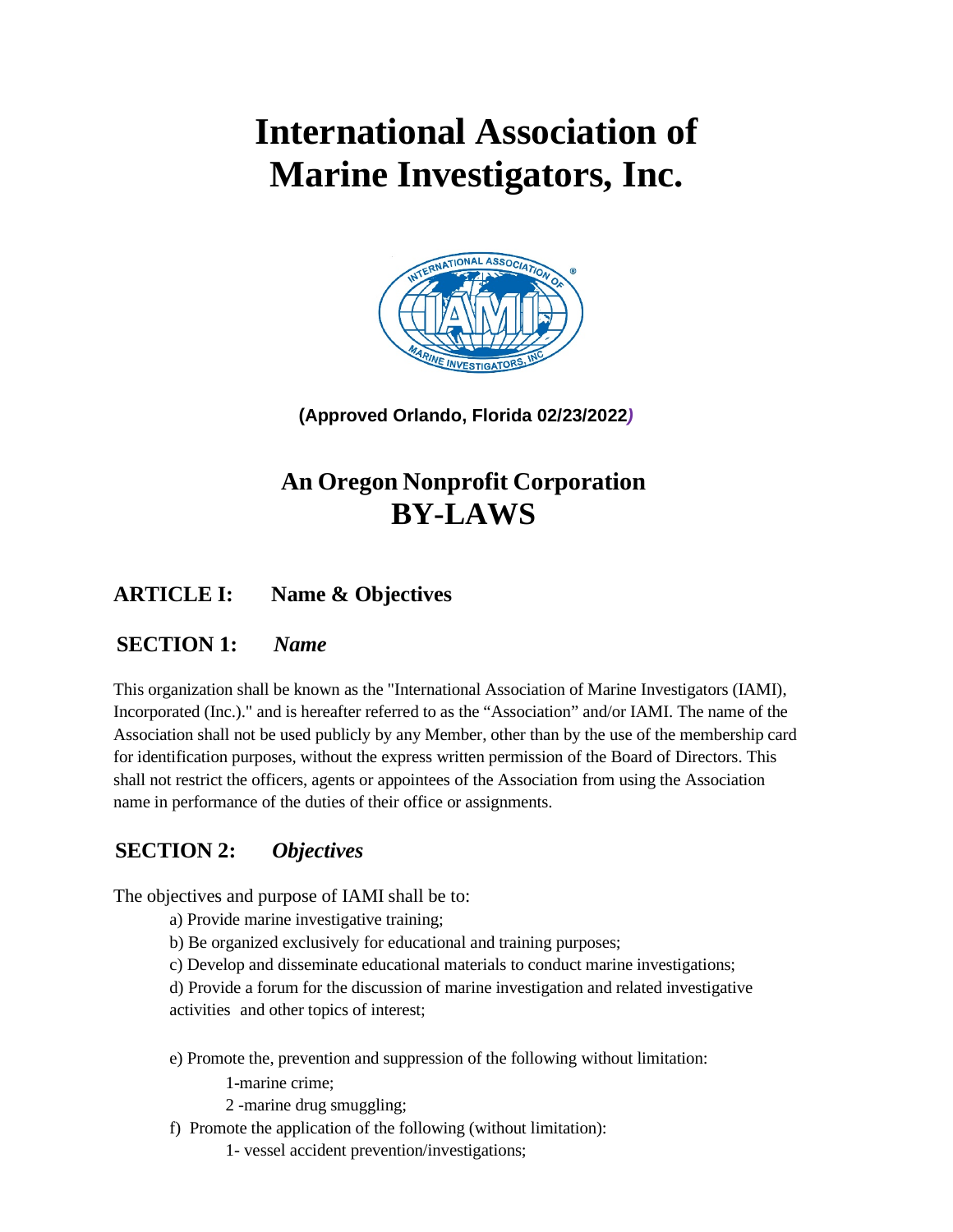2- environmental protection; 3- information sharing; and 4- awareness of boating safety issues;

g) Encourage mutual cooperation between law enforcement agencies and marine organizations.

h) Focus on the needs of the marine community.

i) Unite for the mutual benefit of those persons who are eligible for membership as specified under Article II of these By-Laws;

j) Accumulate and disseminate information of interest to all members;

k) Eliminate all factors that interfere with the administration of justice;

l) Operate as a nonprofit organization;

m) Appropriate no funding for political lobbying;

n) Unite for mutual benefit those public officials and private persons engaged in the

prevention and investigation of vessel theft and its kindred crimes:

o) Provide for the exchange of technical information and developments.

p) Cooperate with any other individual, agency or association to further vessel theft prevention and suppression;

q) Encourage high professional standards of conduct among members and other vessel theft investigators and to continually strive to eliminate all factors that interfere with the administration of justice.

#### **ARTICLE II: Type of Organization**

#### **SECTION 1:** *Public Benefit to*

#### *Members*

The International Association of Marine Investigators, Inc., IAMI, is a membership organization for Law Enforcement & Marine Professionals. IAMI supports educational and training programs to combat marine crime and promote officer safety, as well as boating safety programs.

IAMI is organized exclusively for charitable, religious, educational and scientific purposes, including, for such purposes, the making of distributions to organizations that qualify as exempt organizations under section  $501(c)(3)$  of the Internal Revenue Code, or corresponding section of any future Federal Tax Code.

#### **ARTICLE III: Membership**

#### **SECTION 1:** *Law Enforcement Membership*

Those representatives of municipal, county, state, federal, national or international law enforcement agencies who are full time salaried employees with peace officer powers or are engaged in intelligence gathering, United States Coast Guard officials, special agents of the National Insurance Crime Bureau (NICB) and administrative officials of vessel registering or titling authorities may be eligible for Law Enforcement Membership, provided that their application is sponsored by a Member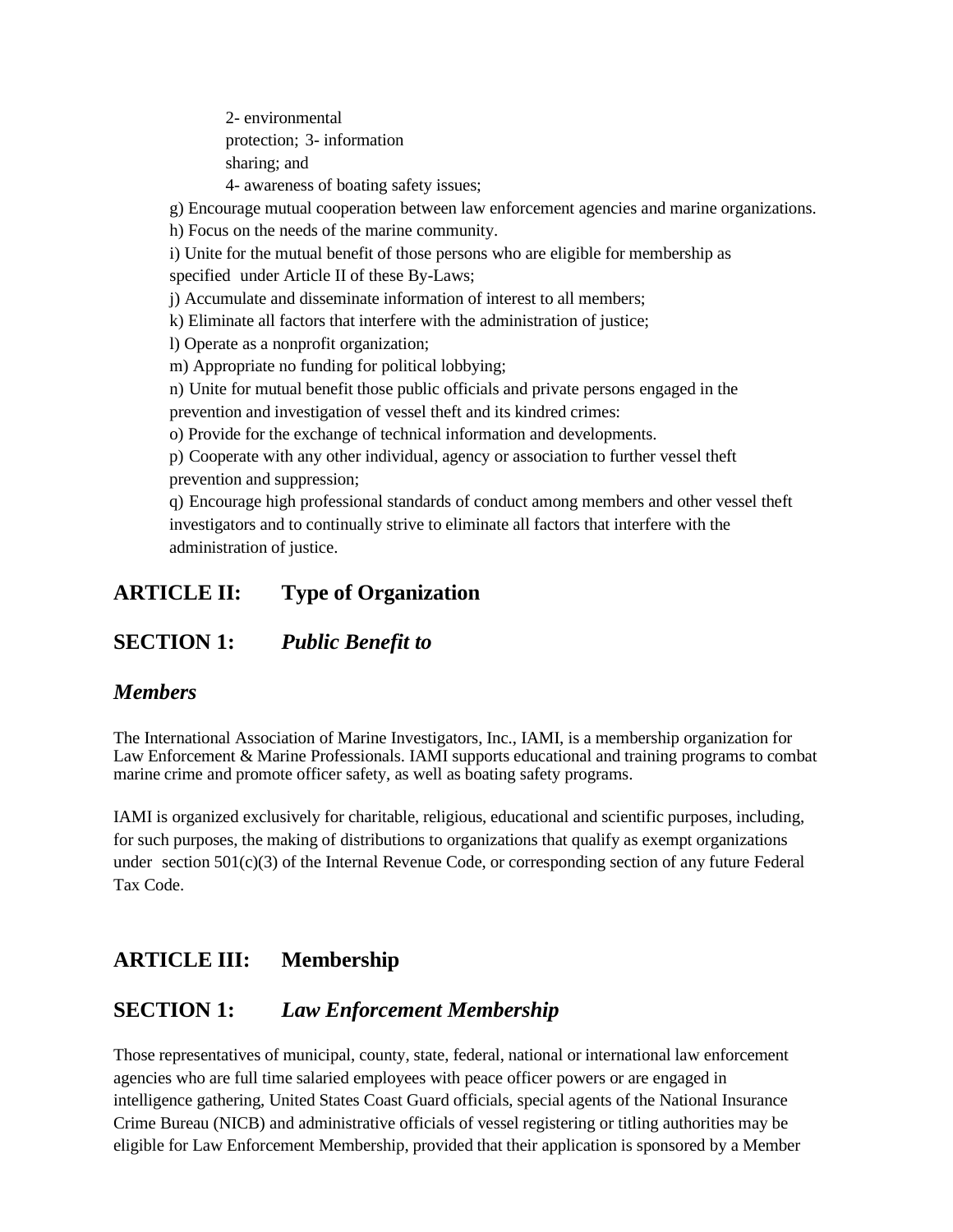in good standing and reviewed and approved by Second Vice President for further review by the Membership Committee as outlined in the Association's Standard Operating Procedures. In the event that the new potential member does not have a member to sponsor the application then the application, along with Proper Documentation, will be reviewed by the Second Vice President and forwarded to the Membership Committee for its review and consideration.

For purposes of this Section, Proper Documentation may include, but is not limited to, proof of employment, employment background, character references, and other information that the Second Vice President and/or Membership Committee deem reasonably appropriate to determine if the applicant is suitable for membership.

If all Proper Documentation is not received by IAMI Headquarters within 30 days of either the Second Vice President or the Membership Committee's request for it, the applicant may be denied.

Annual dues for Law Enforcement Members shall be determined by the **Board of Directors.**

# **SECTION 2:** *Non-Law Enforcement Membership*

Those persons not covered under Section 1 (Law Enforcement Membership), including reserve, auxiliary or retired law enforcement officers and maritime professionals, may be eligible for Non-Law Enforcement Membership provided that their application is sponsored by a Member in good standing and reviewed and approved by the Second Vice President for further review by the Membership Committee as outlined in the Association's Standard Operating Procedures. In the event that the new potential member does not have a Member to sponsor the application then the application, along with Proper Documentation, will be reviewed by the Second Vice President and forwarded to the Membership Committee for its review and consideration.

For purposes of this Section, Proper Documentation may include, but is not limited to: proof of employment, employment background, character references, accreditations, and other information that the Second Vice President and/or Membership Committee deem reasonably appropriate to determine if the applicant is suitable for membership.

If all Proper Documentation is not received by IAMI Headquarters within 30 days of either the Second Vice President or the Membership Committee's request for it, the application may be denied.

Annual dues for Non-Law Enforcement Members, except retirees, shall be determined by the Board of Directors. Annual dues for those members permanently retired from law enforcement and/or private industry shall be determined by the Board of Directors. Non-Law Enforcement Members shall have the same membership privileges of a Law Enforcement Member, including voting, and may serve as an officer in IAMI as provided by these By-Laws.

# **SECTION 3:** *Honorary Life Membership*

By a majority vote of the Membership present at an annual business meeting, the Association may confer an Honorary Life Membership upon any person qualified for membership who has rendered distinctive service to the Association or its purposes. Nominations must be made in writing to the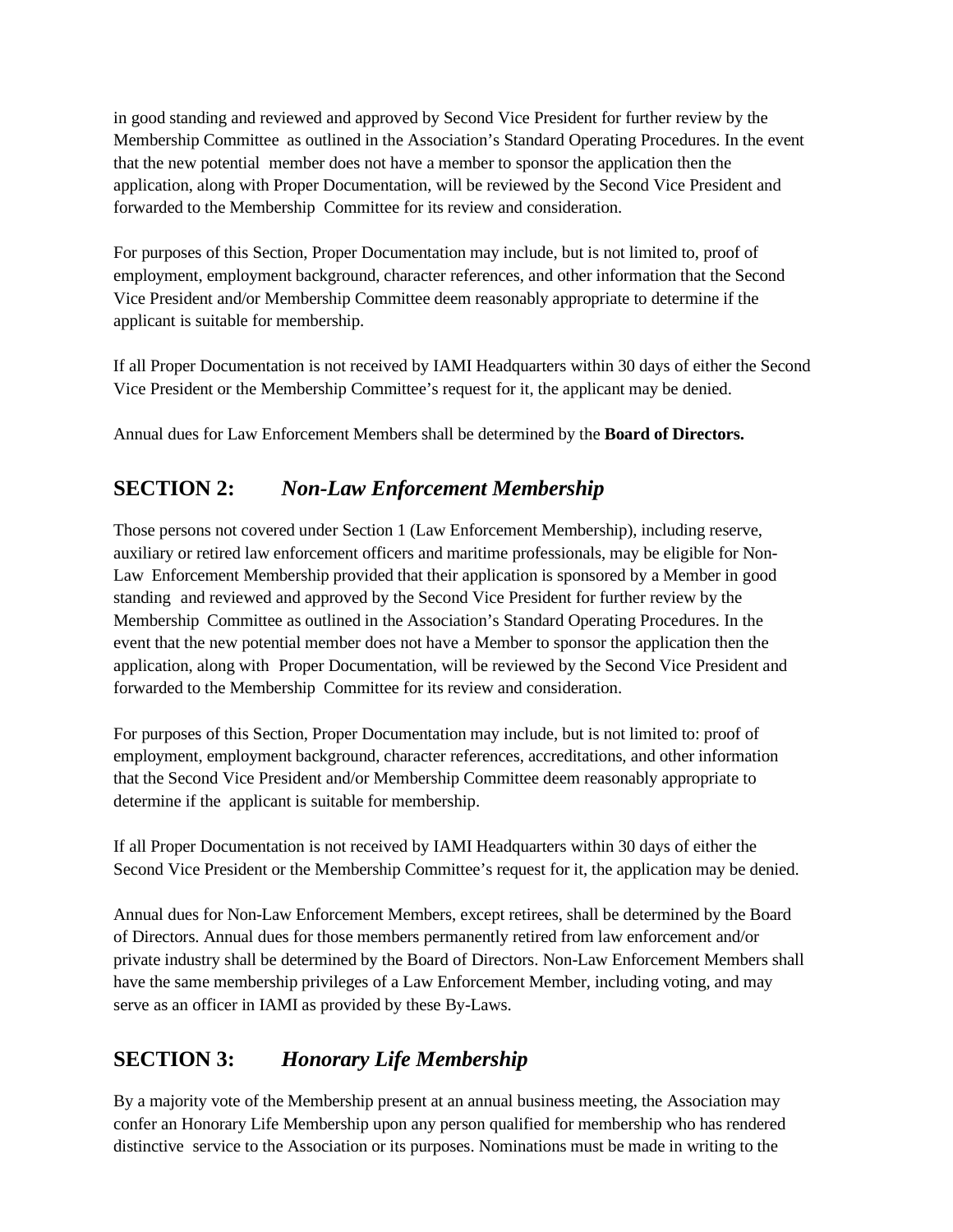Board of Directors at least sixty (60) days prior to the annual business meeting and specify the reasons for the nomination. All past presidents of the Association shall become Honorary Life Members at the conclusion of their term of office. Honorary Life Members are considered Members in good standing and are exempt from payment of annual dues.

#### **SECTION 4.1:** *Termination*

Membership in the Association shall terminate:

- a. By voluntary withdrawal, or
- b. When any member is in arrears with dues **(past 90 days) or** other obligations to the Association, or
- c. When it has been determined by the Board of Directors, by a two-thirds majority vote that the Member is or has been a member of any subversive organization, or
- d. By a two-thirds majority vote of the Board of Directors which, in its discretion, determines that such Member:
	- 1) Has conducted him or herself in such a manner as to be prejudicial to or inconsistent with IAMI's objectives, Code of Ethics, and/or Professional Conduct or has exhibited traits of character or conduct inconsistent with the qualifications for membership in the Association.

# **SECTION 4.2:** *Suspension*

Membership in the Association may be suspended when the Board becomes aware of allegations such that if proven true, against a Member would result in their termination as set forth in Section 7.1. The suspension shall be made by the Board of Directors by two-thirds (2/3) majority vote. The member shall be notified of their suspension. Once the allegations are resolved the suspension shall either be converted to membership termination or reinstatement depending on the outcome of the allegation. Nothing in this Section shall require a membership suspension prior to termination.

# **SECTION 4.3:** *Appeals*

In the event a Member disputes the Board votes, the "appellant" may seek the services of a single arbitrator, the choice of whom will be mutually agreed upon between the parties involved. The appellant shall notify IAMI Headquarters in writing of their choice to move forward with arbitration at least fourteen days in advance of any proposed hearing dates. The location of the arbitration proceedings will be in the State of Oregon or another location within the United States of America and its Territories, mutually agreeable to the parties.

Any fees associated with the cost of arbitration shall be incurred by the appellant, regardless of the arbitration findings. **The arbitrator's judgment may be entered in and enforced by any court of jurisdiction.**

# **SECTION 5:** *Application for Membership*

All applications for membership shall be submitted to the IAMI Headquarters office manager. Eligibility for membership does not guarantee an applicant acceptance. Membership (both new and continued) is a privilege and may be denied in the discretion of the Second Vice President or the Membership Committee. Additional provisions regarding membership may be set forth in the Standard Operating Procedures, which are incorporated by reference herein.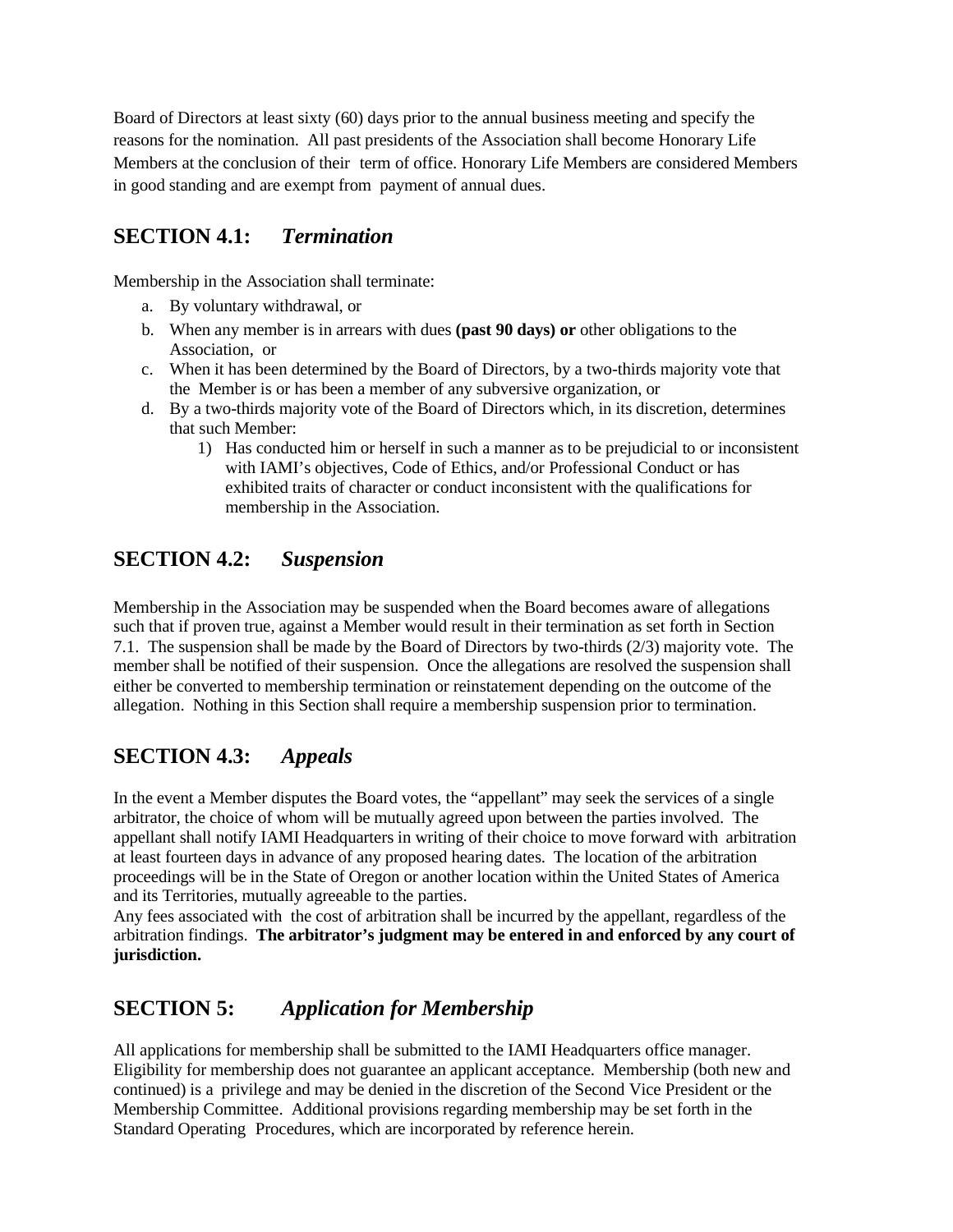#### **SECTION 6:** *Dues*

Dues are payable upon application and on August 1 of each year for renewals. Members who have paid their dues are considered "current" Members in good standing. Members who are delinquent in their dues are placed on "inactive" status for up to 3 months. When any Member is in arrears with dues or other financial obligations to the Association for more than 3 months, the membership shall be deemed to be terminated by voluntary withdrawal. Any Member who has attained the Certified Marine Investigator status also forfeits their Certified Marine Investigator status when the Member is delinquent in his or her dues.

# **ARTICLE IV: Officers, Terms and Elections**

#### **SECTION 1:** *The Board of Directors (Officers)*

The Board of Directors of the Association (hereinafter the "Board") shall consist of a President, First Vice President, Second Vice President, Secretary/Treasurer, no more than nine (9) Directors and the most immediate Past President. Law Enforcement Members shall serve as at least two of the following officers: President, First Vice President and Second Vice President. The Secretary/Treasurer may be either a Law Enforcement or Non-Law Enforcement Member. The remaining Directors shall consist of five (5) Law Enforcement and four (4) Non-Law Enforcement Members. In the event there are not sufficient applications to fill all the nine Director positions the nominating committee must be consistent in maintaining the law enforcement to non-law enforcement ratio (one more law enforcement than non-law enforcement) when nominating candidates to the Board. Nominations from the floor must also retain the same ratio.

#### **SECTION 2:** *Executive Committee*

The Executive Committee shall consist of the current President, First Vice President, Second Vice President and Secretary / Treasurer. In the absence of, unavailability of or if a conflict of interest exists with a sitting member of the Executive Committee, the current President may appoint a current member of the Board or a Past President to serve on the Executive Committee for a specified period of time so as to execute certain time sensitive issues, terminations, or suspensions. *The Executive Committee shall have the authority to communicate within themselves and act on behalf of the Association.* 

The Executive Committee cannot modify any action taken by the Board. The Executive Committee is responsible for developing an operating budget for the Association to be reviewed and approved by the Board of Directors.

*The Executive Committee shall have the authority to postpone and/or cancel any or all Travel and IAMI events including (but not limited to): Annual Training Seminar (ATS), Committee Meetings, Annual Business Meetings, Mid-Year Meeting of the Board of Directors, Election of Officers, and any Business Requirements for Annual Event due to National or Regional Emergencies (whether natural or man-made), Pandemics, Terrorist Threats, or any other circumstance(s) or event(s) posing a significant risk of illness, personal injury, or unwarranted danger to the Executive Committee, Board of Directors, and/or the IAMI Membership as a whole.*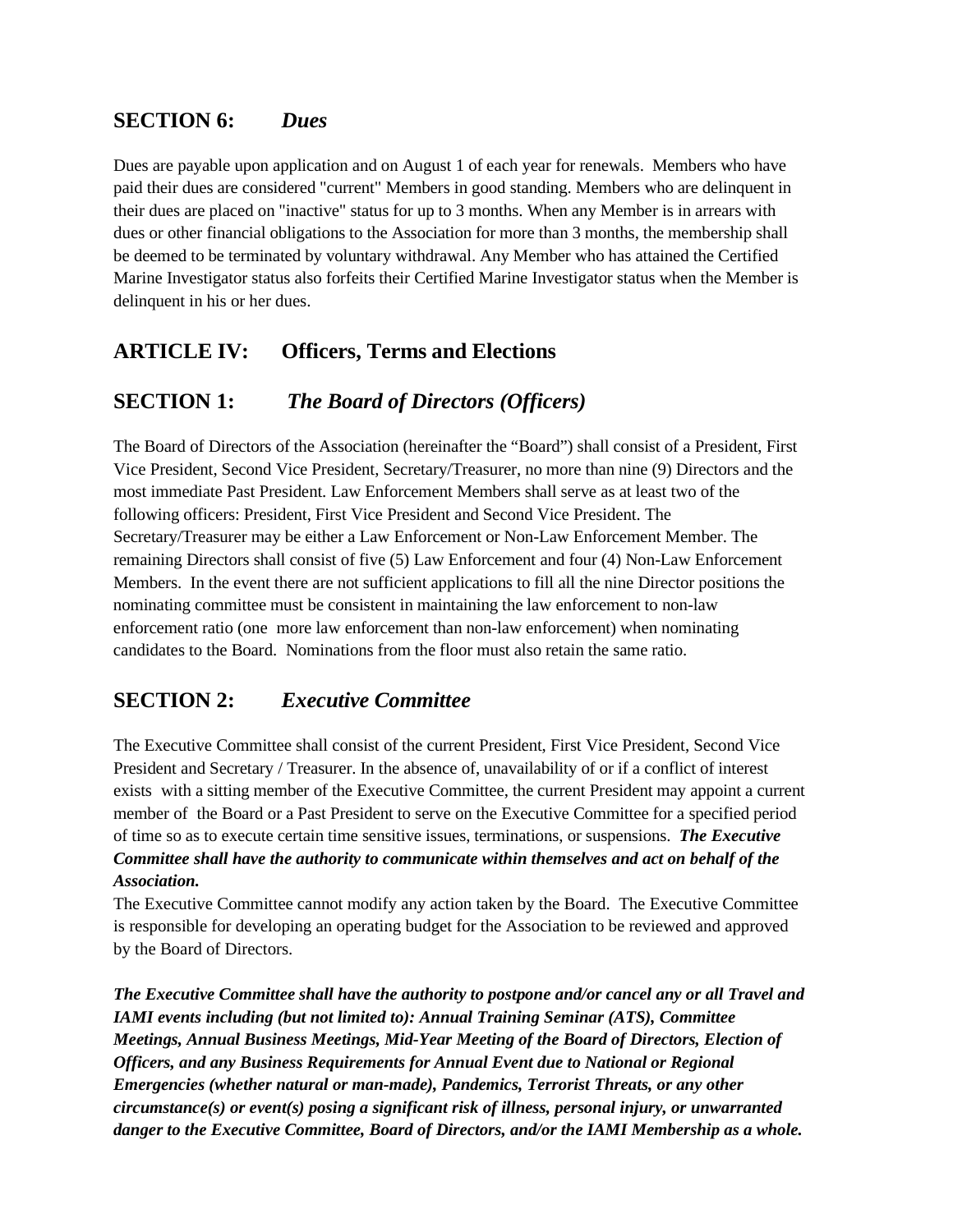# **SECTION 3:** *Terms of Office*

The Board shall be elected by the Membership at the annual business meeting and shall hold office until the next annual business meeting or, if by appointment, until the next scheduled election. Nothing in this chapter shall require any officer to be elected to the next higher position or prohibit any officer from being re-elected for more than one term. Members of the Executive Committee must have served as a Board member and be a Member in good standing. Nominees for Directors must be Members in good standing and have attended at least one previous Annual Training Seminar of the Association.

#### **SECTION 4.1:** *Elections*

Election of officers shall be held at the annual business meeting. The Nominating Committee shall present a slate of officers to the Membership for consideration. Nominations may also be made from the floor. Only Members in good standing may be nominated and elected. In the event there are not sufficient applications to fill all of the nine Director positions the nominating committee must be consistent in maintaining the law enforcement to non-law enforcement ratio (one more law enforcement than non-law enforcement) when nominating candidates to the Board. Nominations from the floor must also retain the same ratio.

#### **SECTION 4.2:** *Nominating Committee*

The Nominating Committee shall be comprised of the immediate Past President (Chair) or the most recent Past President in attendance if the immediate Past President is not available, and two other members at large who are not members of the current Board. The Chair shall nominate the two members at large. All nominating committee members must be present at the Annual Training Seminar. The Nominating Committee should or shall be introduced at the opening of the Annual Training Seminar.

#### **SECTION 5**: *Vacancies*

In the event a vacancy occurs on the Board between elections, that vacancy may be filled by appointment by the current President with concurrence of a two-thirds (2/3) majority vote of the Board.

#### **SECTION 6:** *Membership Status Change*

A Board member's membership status on the Board (Law Enforcement or Non-Law Enforcement) remains the same while in continuing service on the Board, if applicable, regardless of individual career changes.

# **ARTICLE V: Duties of Elected Officers**

#### **SECTION 1:** *President*

The President is the presiding officer of the Association. As such, the President is responsible for the direction and coordination of the Board and Executive Committee and shall preside at the annual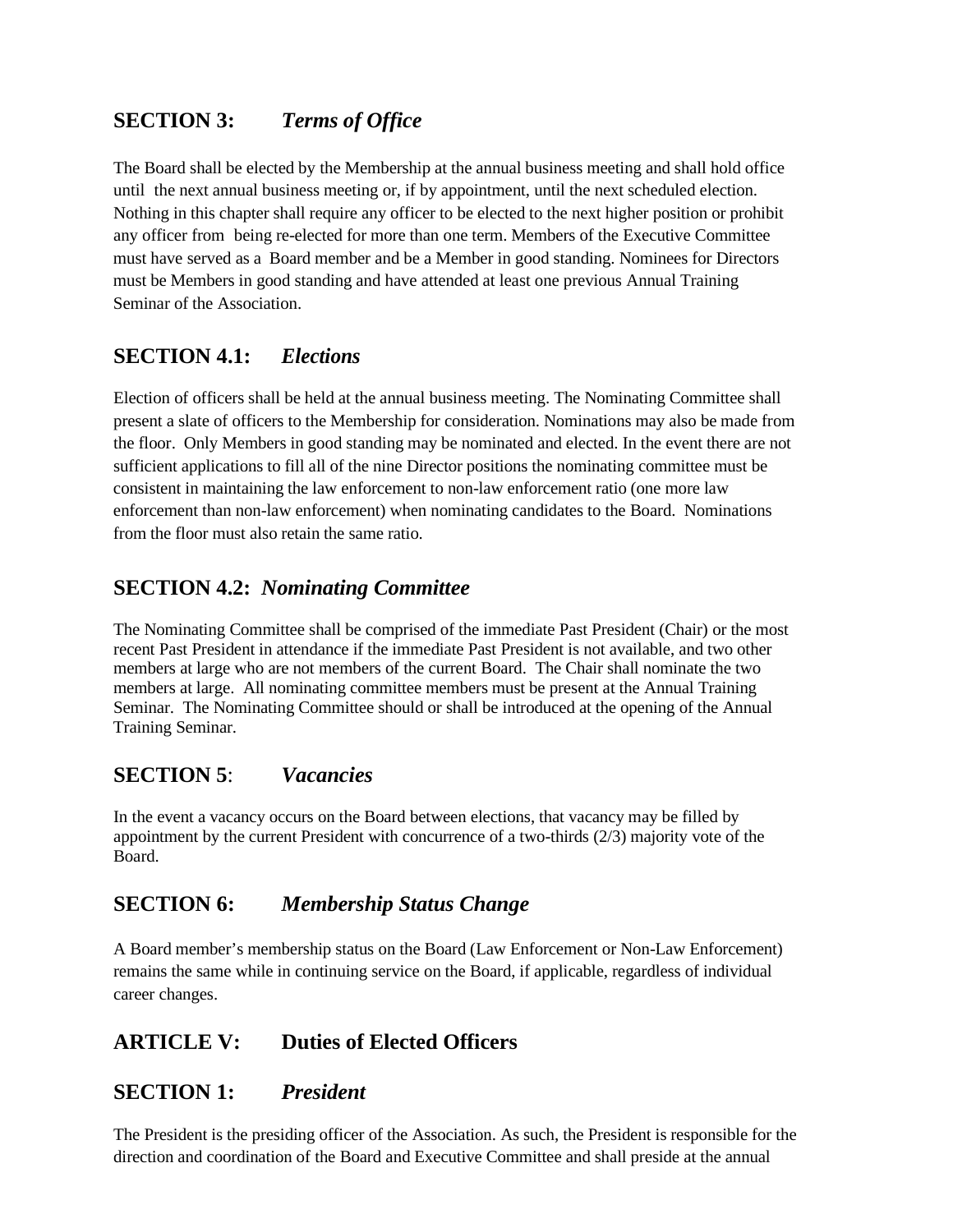business meeting. The President shall also be an ex-officio member of all committees, excluding the Nominating Committee. Within thirty (30) days following an election, the President shall make all committee assignments as established in the Standard Operating Procedures. The President may appoint Members in good standing to chair ad hoc committees as deemed necessary for the proper operation of the Association. The President may require reports from each committee at the annual business meeting. In the President's absence or in the event the President is unwilling or unable to perform the required duties, the First Vice President shall assume the authority and responsibilities of the President of the Association as outlined in this section.

# **SECTION 2:** *First Vice President*

The First Vice President is responsible for the development and coordination of the Annual Training Seminar and is the Program Chairman; appoints the seminar On-Site Coordinator; maintains the Association's Standard Operating Procedures, and provides all new Board members with an up to date copy of those Procedures. In the President's absence or in the event the President is unwilling or unable to perform the required duties; the First Vice President shall assume the authority and responsibilities of the President of the Association as outlined in Article V, Section 1.

# **SECTION 3:** *Second Vice President*

The Second Vice President is the Membership Chairman and is responsible for the appointment and coordination of Regional Representatives to promote the activities of the Association and increase membership. In the President's and First Vice President's absence or in the event both the President and First Vice President are unwilling or unable to perform the required duties, the Second Vice President shall assume the authority and responsibilities of the President of the Association as outlined in Article V, Section 1.

# **SECTION 4:** *Secretary/Treasurer*

The Secretary - Treasurer is responsible for making all deposits and disbursement of funds as authorized by the budget, or the President, or the Executive Committee; causes the minutes of each meeting to be recorded; and is the custodian of all records of the Association.

# **SECTION 5:** *Directors*

The Directors shall chair standing committees outlined in the Standard Operating Procedures as appointed by the President and are responsible for any other duties as assigned by the President. The Directors of the Association shall have the authority to carry out and participate in the business of the Board.

# **SECTION 6:** *Removal from office*

An elected officer of the Association may be removed from office only by unanimous vote of all Board members, excluding the vote of the officer in question.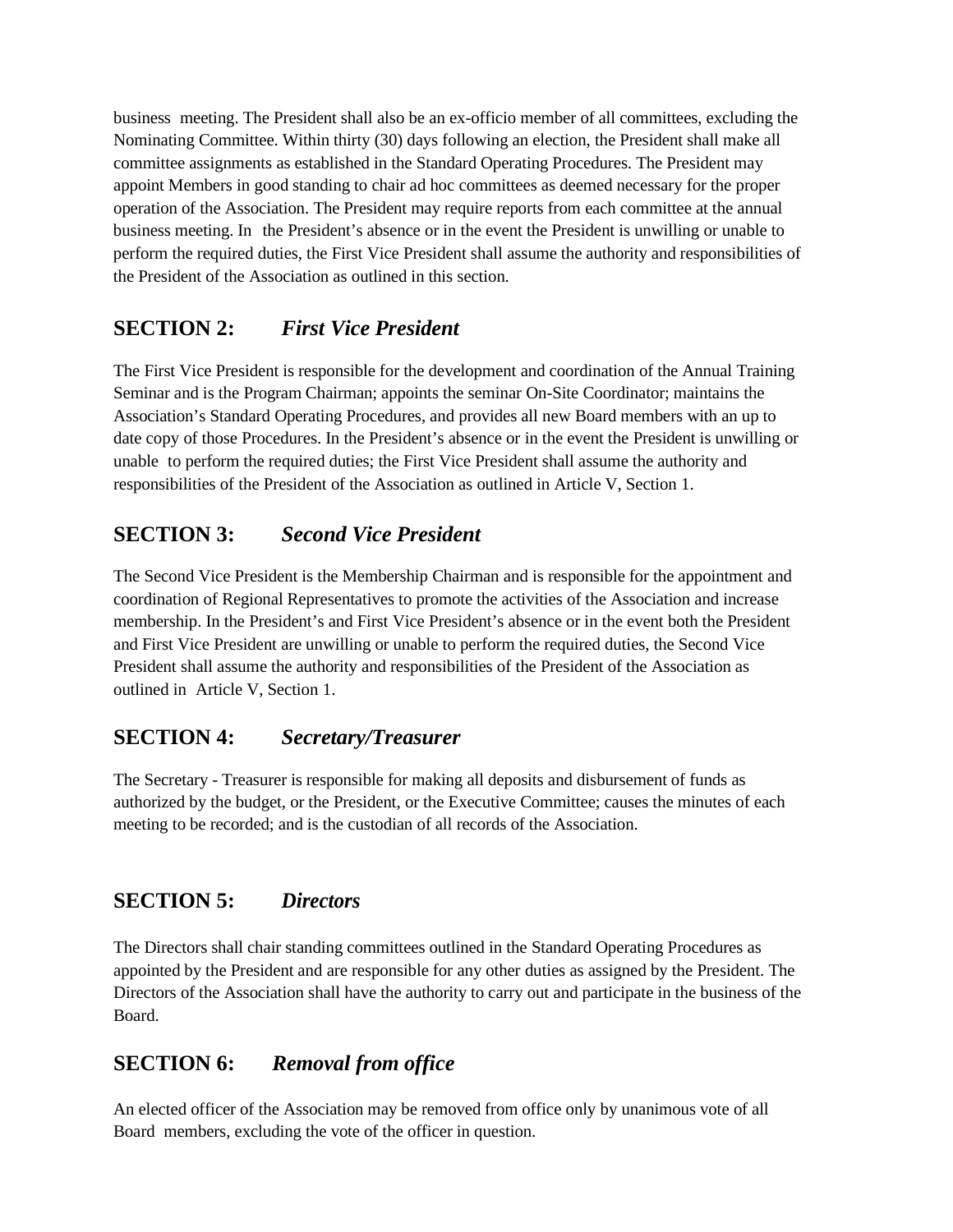# **ARTICLE VI: Meetings**

# **SECTION 1:** *Annual Training Seminar*

An annual training seminar for the Membership shall be held in January, February, March or April of each year and be no less than three days and no more than five days in duration. In the event another month is considered, approval by a two-thirds  $(2/3)$  majority vote of the Board is required. The annual training seminar shall be held in a location as determined by the Site Selection Committee and approved by a majority vote of the Board. The Board will announce the Site Selection Committee's choice of location at the next annual business meeting. Nothing within this section will prohibit the Site Selection Committee from planning seminars more than a year in advance of the Board from entering into such agreements.

#### **SECTION 2:** *Committee Meetings*

The Board and all standing committees may meet the day preceding the Annual Training Seminar. After the election held at the annual business meeting, the newly elected President may call for a meeting of the new Board on the morning following the conclusion of the Annual Training Seminar.

#### **SECTION 3:** *Annual Business Meeting*

The annual business meeting shall be held on the last day of the Annual Training Seminar.

#### **SECTION 4:** *Mid-Year Meeting of Board of Directors*

The President may elect to call for a meeting of the Board approximately six months prior to the next Annual Training Seminar. The President may also elect to hold meetings by telephone conference call or via other electronic media.

#### **ARTICLE VII: Administration**

#### **SECTION 1:** *Governing Procedures*

The presiding officer shall be governed by the rules laid down in the most recent edition of "Robert's Rules of Order".

#### **SECTION 2:** *Voting*

Only Individual Members in good standing may vote on any issue before the Association. No proxies or absentee votes are permitted.

#### **SECTION 3:** *Amendments*

The/These By-Laws may be amended by a two-thirds (2/3) majority vote of the Association's